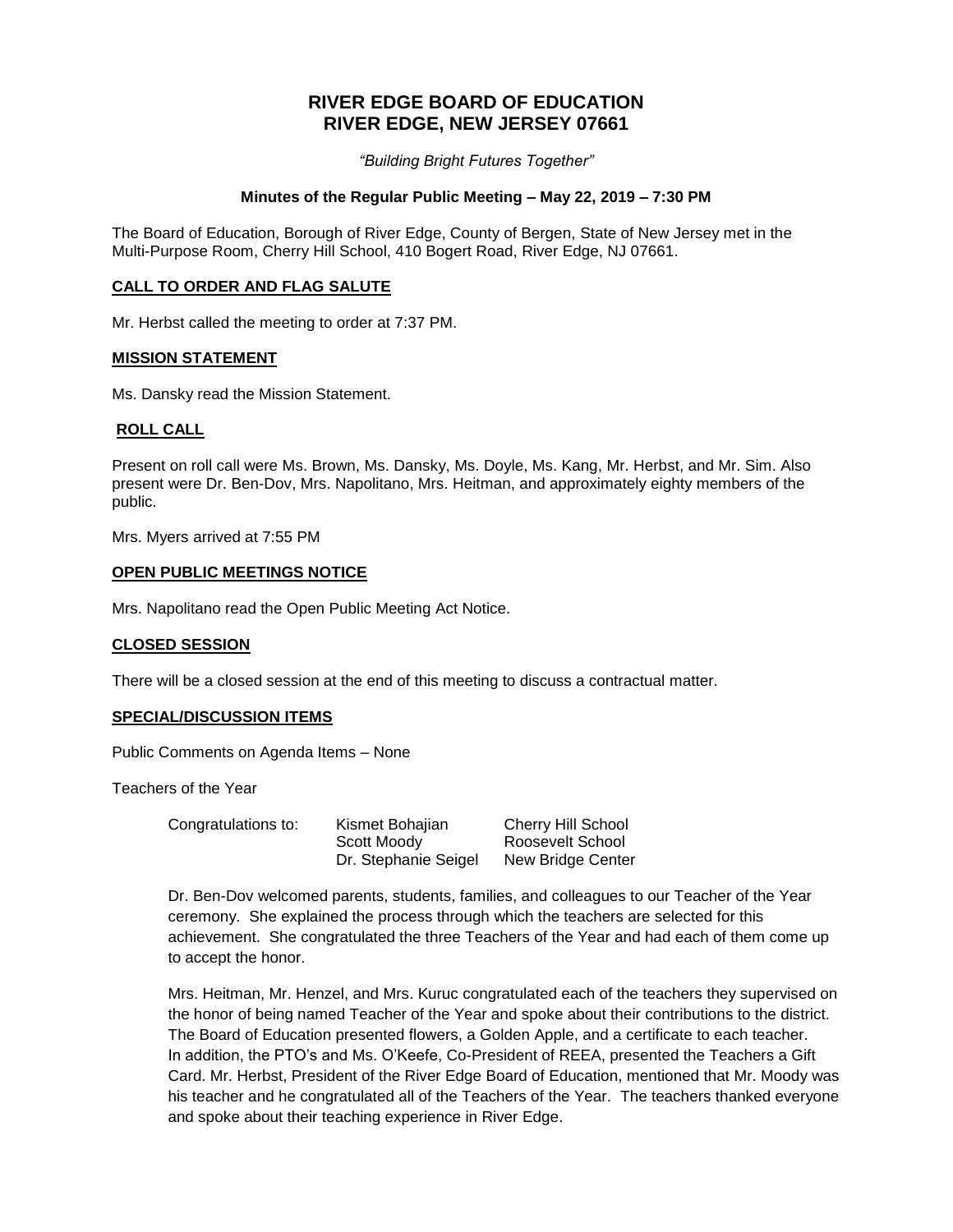**Motion by: Ms. Brown Seconded by: Ms. Doyle** That the Board of Education authorize \$500.00 each to Cherry Hill School, Roosevelt School, and New Bridge Center for the Teacher Recognition Award for the 2018-2019 school year to be spent at the discretion of each Teacher of the Year for the benefit of the school.

Ayes: Ms. Brown, Ms. Dansky, Ms. Doyle, Ms. Kang, Mrs. Myers, Mr. Sim, Mr. Herbst Nays: None

Honor the following Student Winners who are candidates for the National Science Championship:

John Kim Ashish Panicker- Sixth Grade Winner North Jersey Region Division Sarvesvaran Vivekanandan

Mr. Werner, Math and Science Coach/Supervisor, explained that over 40 students from Roosevelt School and Cherry Hill School participated in the preliminary qualification round of the Science Championship Contest. He stated we had eight students qualify and participate in the regional qualifications at the New Jersey Aviation Museum on April 12<sup>th</sup>. Three out of the eight students qualified for the National Science Championship in Atlanta Georgia in June and all three students are attending. They are: John Kim, Ashish Panicker, and Sarvesvaran Vivekanandan. Mr. Werner wished them the best of luck in Atlanta Georgia and all joined in congratulating them.

### **REPORTS**

### **SUPERINTENDENT**

Dr. Ben-Dov reported on the following:

- Dr. Ben-Dov reviewed District goal, number 3 with the board: This is a three-year goal to **e**nhance differentiation in the classroom in order to improve student achievement in Reading for kindergarten through grade 3, as evidenced by increased documentation of differentiation in walkthrough and observation reports. Use of a universal screener (DIBELS) will identify targeted areas for differentiated instruction and become a valuable tool for progress monitoring. This goal was facilitated by the NJTSS (New Jersey Tiered System of Support) three year grant that our District received. She stated everything we said we would accomplish we did. This included Professional Development, small group instruction, visits from Dr. Jessica Hammond, our Department of Education Coach, classroom visits assessing what our needs are. After our general assessment and analysis from our data one thing we realized we needed to establish was a universal screener and that screener would be applied to reading skills of our young readers. The screener recommended by our coach is called DIBELS. The coaches and the primary teachers received training in its administration. Grades k-3 teachers were trained in DIBELS and initial intervention demonstrated great results. For next year, we started to plan to create school kits to enhance small group instruction for our targeted interventions.
- Part of this grant was a mandatory meeting to assess and improve parent engagement. We were asked to have a parent meeting that will have a presentation from our different district ethnic groups, teachers, and administrators. We also invited a board member. The meeting was facilitated by a representative from SPAN (Student, Parent Advocacy Network). She wanted us to rate what we have done for parent engagement. We collaborated on it in different areas of communication and shared what the district has done in these areas. Dr. Ben-Dov shared this document with the board. The more effective we can be at reaching people the more successful we will be with parent engagement. This is a goal we want to pursue for next year. We have already started implementing short term improvements in the way we share information. Dr. Ben-Dov discussed the changes we will be making for next year to encourage greater parent engagement. Ms. Dansky attended the meeting, as a representative of the Board, and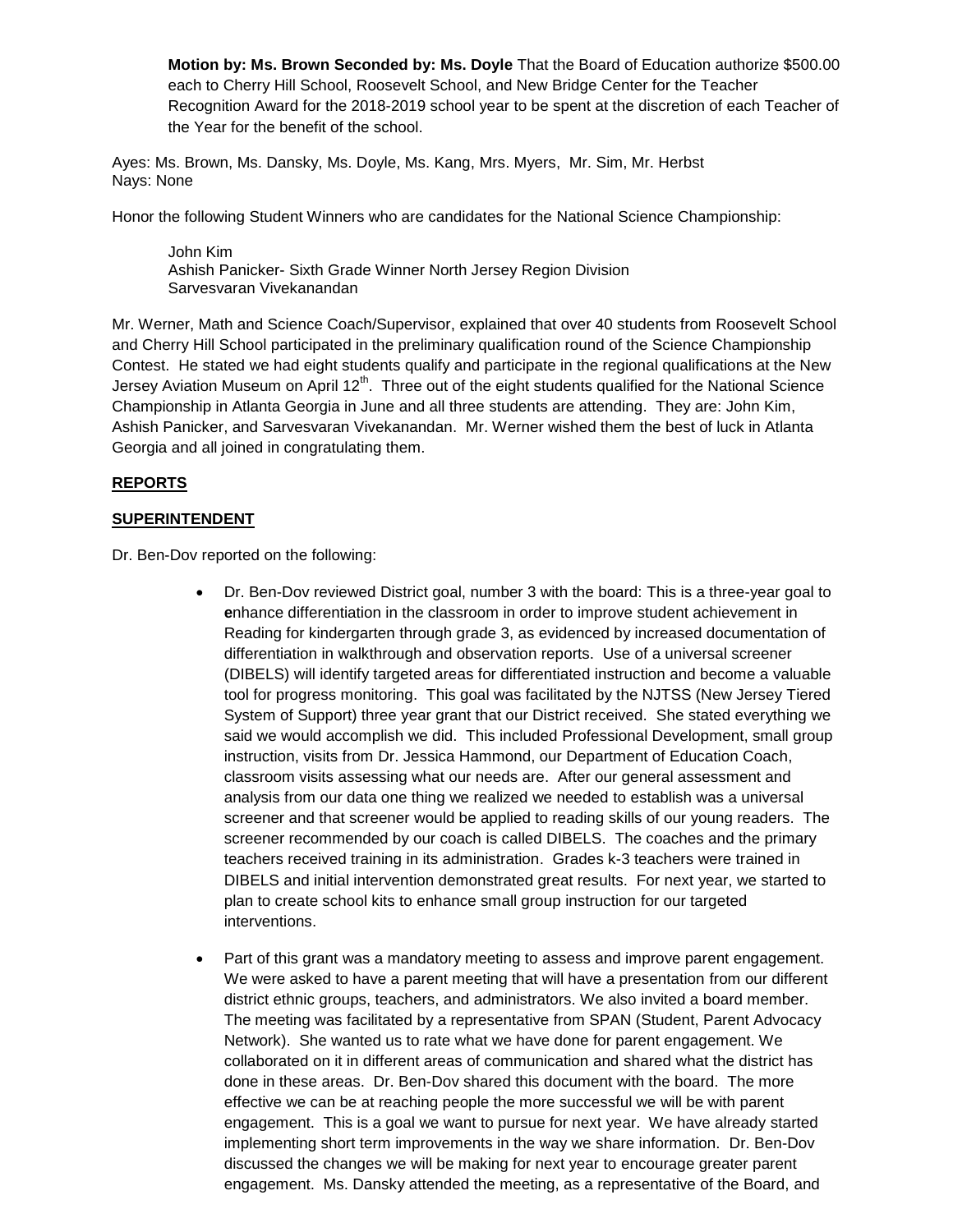shared her perspective with the Board. She stated this meeting was the most productive meeting she has ever been to. She got to see and hear a lot of different perspectives. Some are easy changes and some are not as easy. She complimented the staff for all they are already doing and emphasized how important it is that we are able to hear from the parents and to make some changes already in one week since the meeting. She said that was commendable and should be recognized. We were able to make these changes because of the meeting. She knows many additional improvements will be made next year.

- Dr. Ben-Dov gave a follow up on summer school. She stated letters went home to parents regarding some positive changes to the Academic Support classes. She has received some questions from parents regarding summer school and has gotten several very qualified teachers to teach these classes. When registration is completed in June, Dr. Ben-Dov will sit with Mr. Armen to create groups and assign the teachers to the groups.
- Dr. Ben-Dov reported on a HIB Incident. It involved a group text that was reported by a sixth grade parent about an incident in Cherry Hill School. Four sixth grade students used offensive language, racial comments, and homophobic language against another sixth grader. It was investigated and found to be HIB related. Consequences were given to the offenders: parents were called, conferences, detentions, counseling sessions, and a letter of apology were some of the consequences. Counselors reviewed with students strategies of how to solve problems with others.
- Instructional rounds were held on Monday. They were done in classes that were collaborative classes. People from Roosevelt School were able to come and observe Cherry Hill School. It was very productive.
- Girls Who Code was discussed with the PTO leadership. They are looking for volunteers. Cherry Hill School PTO already had their meeting and got three parent volunteers. We will have teachers train our volunteers. Roosevelt School PTO will hold their meeting on June  $7<sup>th</sup>$ . Dr. Ben-Dov is hoping to get some volunteers from Roosevelt School as well.
- There was a very successful Parent Academy held on Monday evening with the topic of: Using Pictorial Models to Support Students in Math Grades 3-6. It was well attended by parents and students who also presented along with teachers.
- There have been two rounds of Assistant Principal interviews. Mrs. Heitman and Dr. Ben-Dov conducted the first round of interviews. They interviewed ten candidates and brought five back for a second round of interviews with the Administrative Team. Two candidates were chosen to come and meet the board members as finalists. This will happen on Wednesday, May 29<sup>th</sup> at 7:30 PM in the Cherry Hill School Media Center.
- Dr. Ben-Dov attended her Spring Association Conference last week. She only attended social/emotional sessions. She enjoyed the workshops she attended and found the conference very meaningful and productive with practical suggestions for our social/emotional efforts.

### **PRINCIPAL**

Mrs. Heitman reported on the following:

 Teacher appreciation week was two weeks ago. A huge thank you to the PTO for their wonderful luncheon on Friday. She also mentioned that Dr. Ben-Dov brought sweets in for the staff and Mrs. Heitman brought in Ice cream for the staff. It was a pleasant few weeks.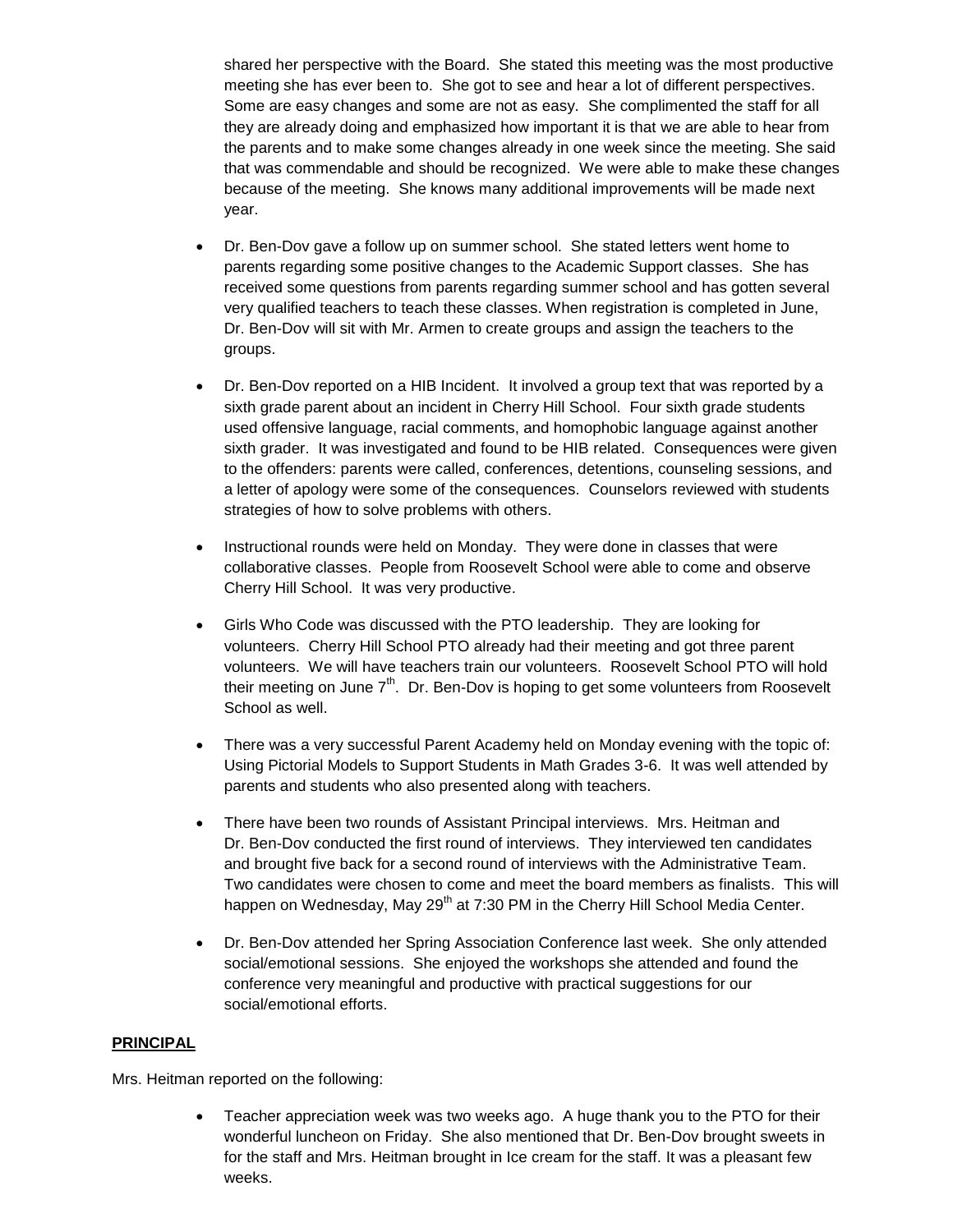- New Jersey Student Learning Assessments (NJSLA) testing is completed at both schools. This includes make-ups tests.
- Field day for fifth and sixth grade is tomorrow. Grades kindergarten through fourth grade will have theirs on the May 31<sup>st</sup>.
- Teachers are gearing up for Open House and our STEAM Celebration that will take place on May 30<sup>th</sup>.
- Building Bridges sponsored a Parent Night Out on Thursday, May 16th. The carnival was a success and the kids had a blast.
- A successful SEPAG meeting took place on Tuesday, May 21 $^{st}$ . Ms. Nicole Elmera presented on Traveling with your Special Needs Child.
- There are field trips that will take place until the end of the school year. We are continuing to make sure the children are safe. I have spoken to the students and the bus drivers regarding safety before each trip.
- Kindergarten orientation was today at Roosevelt School and Cherry Hill will have their orientation tomorrow

# **BOARD SECRETARY**

Mrs. Napolitano reported on the following:

- There is a motion on tonight's agenda to approve to sell 10 expired leased copy machines that would otherwise be discarded because of their age.
- There is a motion on tonight's agenda to approve our gymnastic equipment, that is no longer being used and that is 20 years old, to be donated to a non-profit organization.
- We are working on our planning of summer work. We are meeting and talking about what will be accomplished over the summer.

### **PRESIDENT**

Mr. Herbst reported on the following:

- The Superintendent's Evaluation needs to be completed by mid-June
- $\bullet$  Mr. Herbst reminded the board members the next board meeting will be on June 10<sup>th</sup> with Mr. DiCara to discuss long term planning.
- The Senate Bill S3755 is up for vote
- Mr. Herbst congratulated Mrs. Napolitano on receiving her second master's degree
- Mr. Herbst stated Mrs. Myers will be receiving an award for her 10 years of service as a board member on May 30<sup>th</sup> and Mr. Sim will receive Certified Board Leader.

### **COMMITTEES**

 Mr. Herbst stated the committee met for the Roosevelt School 100 Year Anniversary Gala today. The topic was getting the word out for people to get all the details. There will be a separate face book page for the gala. It will be held on Thursday, November 14<sup>th</sup> at 7:00 PM. There will be performances and some speeches that evening.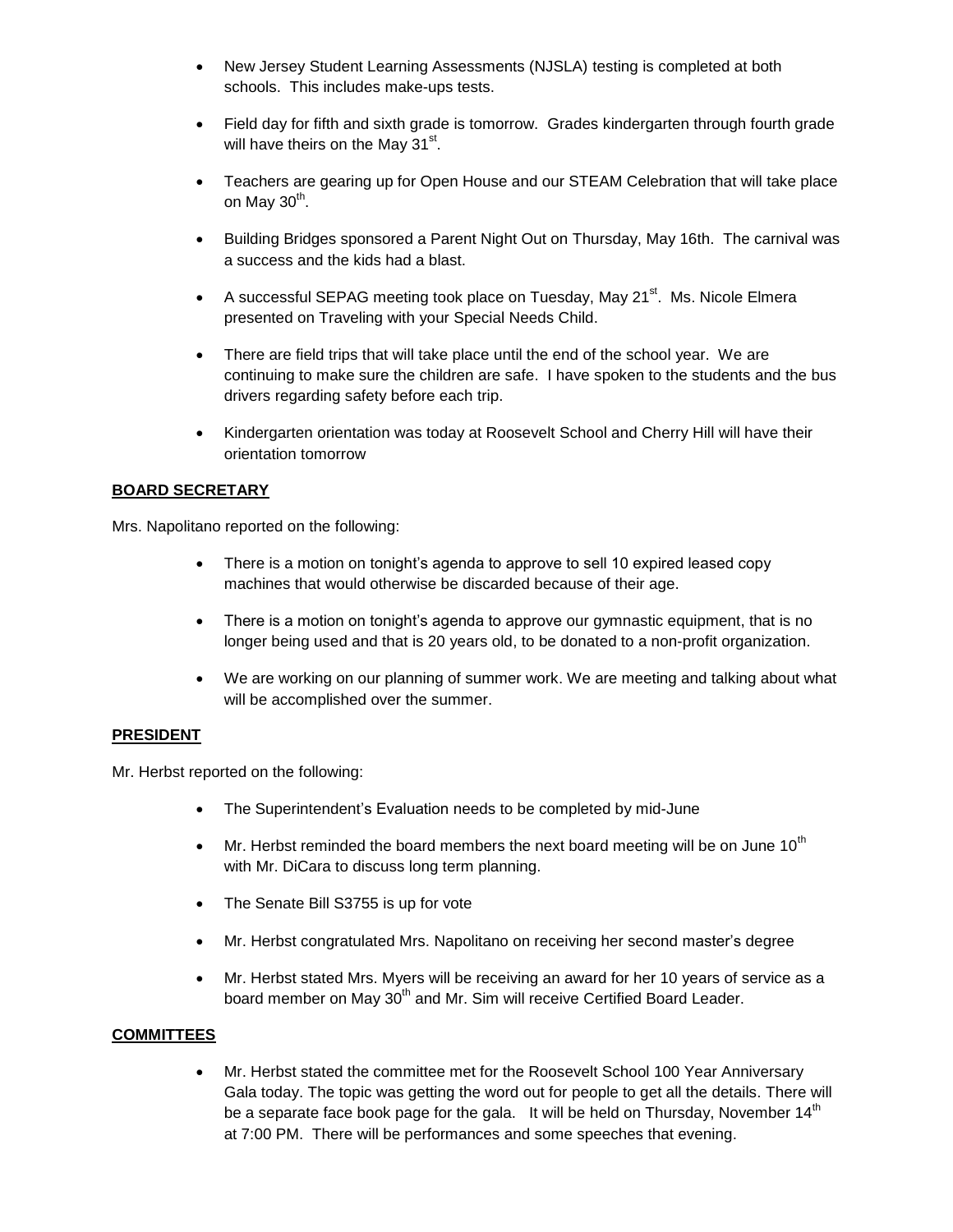### **MOTIONS TO BE ACTED UPON**

### **A**. **ADMINISTRATION/POLICY**

**1**. That the Board of Education approve the Minutes and Confidential Minutes of May 8, 2019.

Motion by Ms. Brown Seconded by Ms. Doyle

Ayes: Ms. Brown, Ms. Dansky, Ms. Doyle, Ms. Kang, Mr. Sim, Mr. Herbst Nays: None, Abstained: Mrs. Myers

**2**. That the Board of Education approve the following class trip:

| <b>School</b> | Grade | <b>Destination</b>                                 | Cost to<br><b>District</b> |
|---------------|-------|----------------------------------------------------|----------------------------|
| Roosevelt     |       | <b>River Edge Police Station</b><br>River Edge, NJ | \$0                        |

Motion by Ms. Doyle Seconded by Mrs. Myers

Ayes: Ms. Brown, Ms. Dansky, Ms. Doyle, Ms. Kang, Mrs. Myers, Mr. Sim, Mr. Herbst Nays: None

### **B. CURRICULUM/EDUCATION** - None

### **C. BUILDING & GROUNDS** - None

### **D. FINANCE/GRANTS/GIFTS**

- **1**. That the Board of Education approve the bills & claims dated May 2019 totaling \$667,479.76 including checks #42159 through #42253. Payrolls dated April 12, 2019 and April 30, 2019, totaling \$1,190,734.65 issued therefore, a copy of such warrants list be attached as part of these minutes. (Addendum)
- **2**. That the Board of Education approve the Budget Transfers for the school year 2018-2019 as of March 31, 2019 (Addendum).
- **3**. That the River Edge Board of Education approve the Secretary's and Treasurer's Reports for the period ending March 31, 2019 (Addendum).

Further, we certify that as of March 31, 2019, after review of the secretary's monthly financial report (appropriations section) and upon consultation with the appropriate district officials, to the best of our knowledge no major account or fund has been overexpended in violation of N.J.A.C. 6A:23- 2.11 and that sufficient funds are available to meet the districts financial obligation for the remainder of the fiscal year.

- **4**. That the Board of Education accept the \$210.00 donation from Jennifer Wong Hernandez for general use at Roosevelt School (Addendum).
- **5**. That the Board of Education approve to sell 10 expired leased district copy machines in the amount totaling \$2,858.00.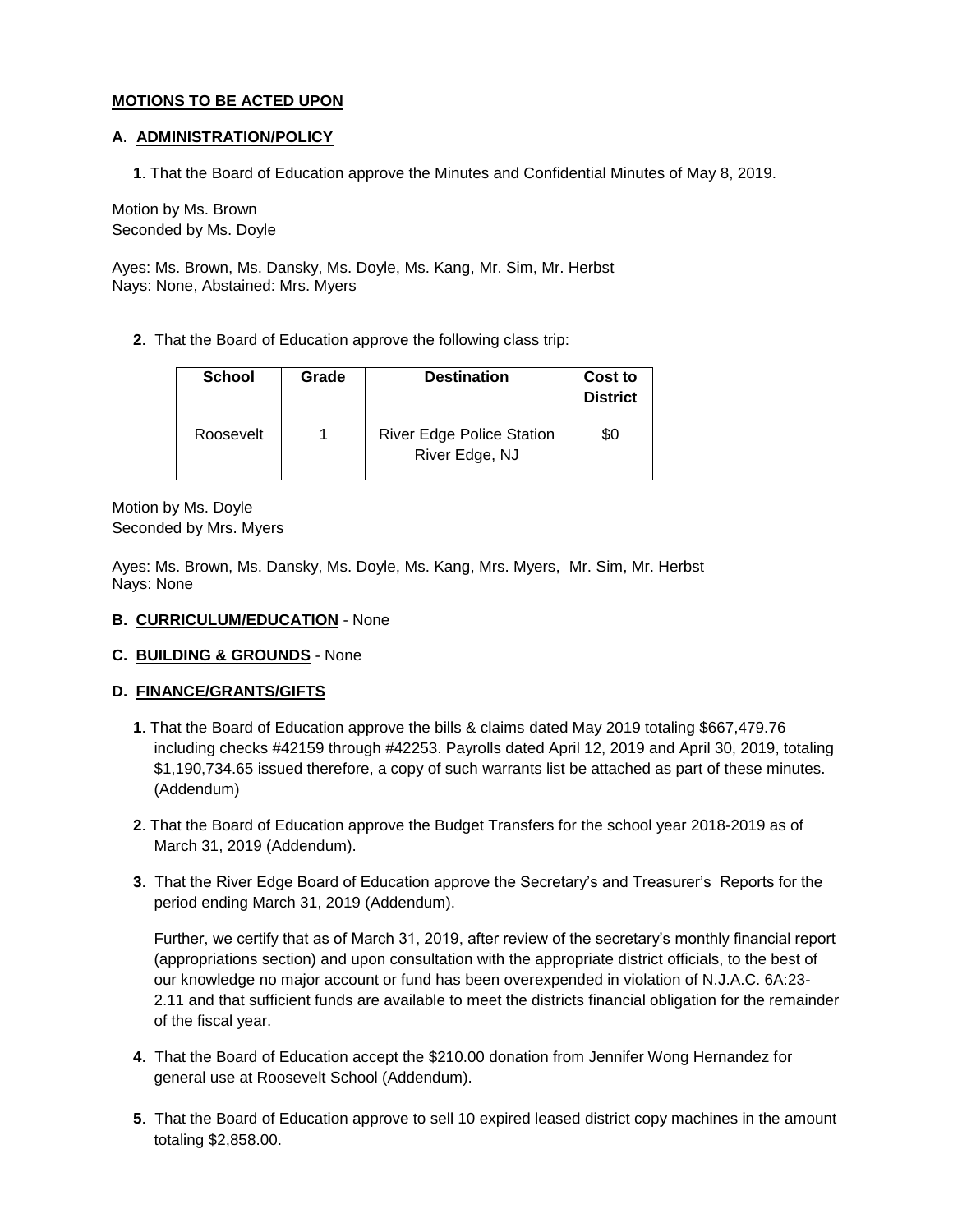- **6**. That the Board of Education accept the donation of five Chromebook Carts, two Projection Screens, and the live feed technology between the Projectors by the Cherry Hill PTO valued at \$58,725
- **7**. That the Board of Education accept the donation of four Chromebook Carts and Licenses by the Roosevelt PTO valued at \$26,184.
- **8**. That the Board of Education approve the following Gymnastics Equipment (20 years old that is not being used by the District) to be donated to Aeon Booster Club Parent's Association valued at approximately \$1,500. A waiver/release of liability was signed by the Non-Profit Organization.
	- 1 High Beam 1 Low Beam 1 Horse 1 Springboard 2 Mats

Motion by Mrs. Myers Seconded by Ms. Kang

Ayes: Ms. Brown, Ms. Dansky, Ms. Doyle, Ms. Kang, Mrs. Myers, Mr. Sim, Mr. Herbst Nays: None

# **E. PERSONNEL**

- **1**. That the Board of Education designate Michael Henzel, Affirmative Action Officer, for the River Edge School District for the 2019-2020 school year.
- **2**. That the Board of Education approve the Affirmative Action Team, under the Affirmation Action Officer Michael Henzel, for the 2019-2020 school year:

Abby Burns-Paterson Tara Malkowski Janel Blake Christine Moran

- **3**. That the Board of Education re-approve the Summer Enrichment Program teacher rate to be \$33.00 per class for Summer 2019.
- **4**. That the Board of Education approve the Summer Enrichment Program teacher rate for Academic Support to be \$50.00 per class for Summer 2019.
- **5**. That the Board of Education approve to abolish the .8 and .5 Academic Support Teacher positions effective June 30, 2019 and hereby approve to create two (2) full time Academic Support Teacher positions effective September 1, 2019.
- **6**. That the Board of Education approve to abolish the .5 Gifted and Talented Teacher position effective June 30, 2019 and hereby approve one (1) .8 Gifted and Talented Teacher position effective September 1, 2019.
- **7**. That the Board of Education, with the recommendation of the Superintendent, approve Courtney Sweet, Primary Building Bridges Teacher, MA step 4, for the 2019-2020 school year.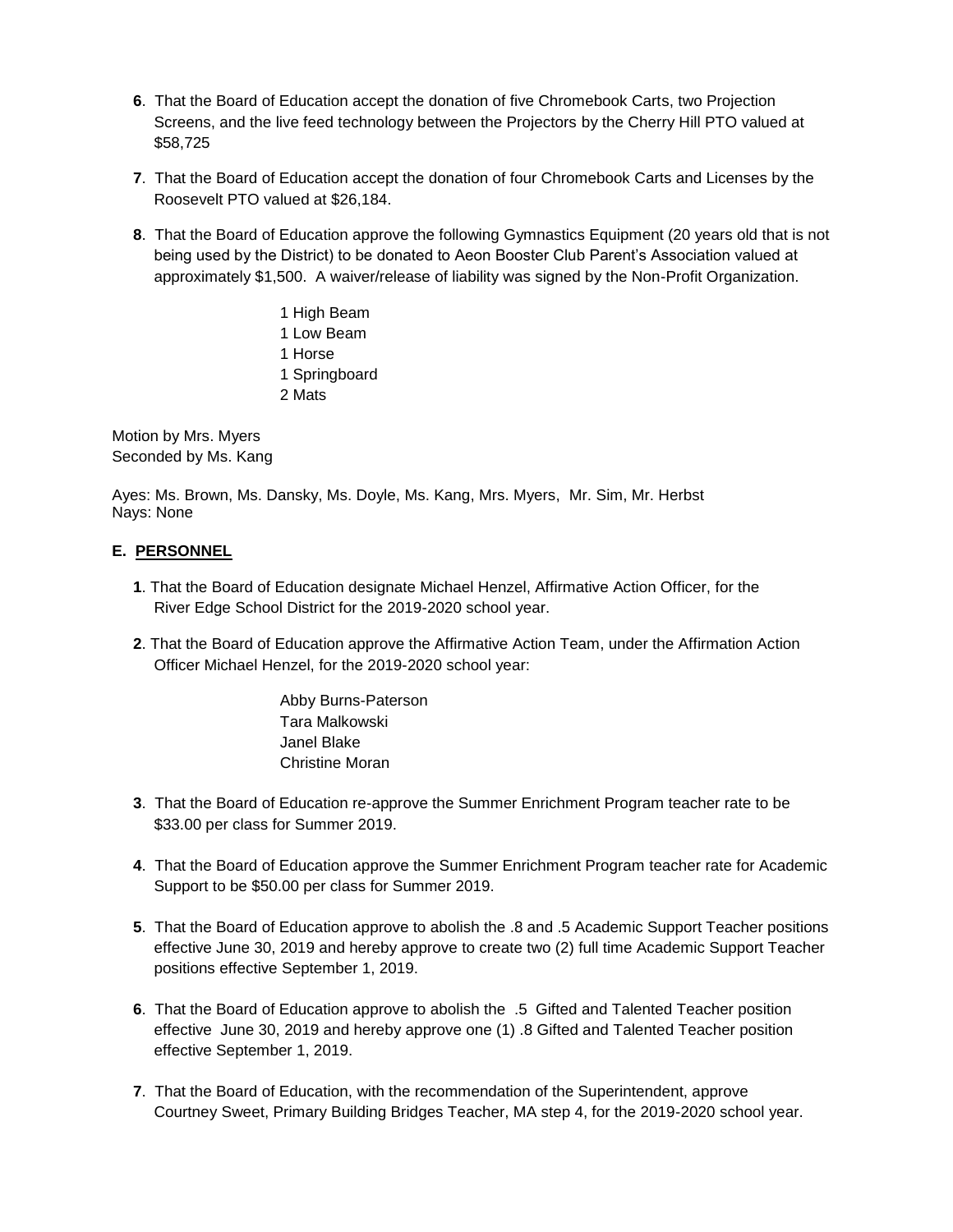- **8**. That the Board of Education, with the recommendation of the Superintendent, approve Cassandra McGovern, Teacher, MA step 4, for the 2019-2020 school year.
- **9**. That the Board of Education, with the recommendation of the Superintendent, approve Bianca Kim, Leave-Replacement Teacher, MA step 1, for the 2019-2020 school year.

Motion by Ms. Kang Seconded by Ms. Dansky

Ayes: Ms. Dansky, Ms. Doyle, Ms. Kang, Mrs. Myers, Mr. Sim, Mr. Herbst Nays: None, Abstained: Ms. Brown

### **F. RIVER EDGE SPECIAL EDUCATION**

**1**. That the Board of Education approve the contract with Bergen County Special Services School for 192/193 services to non-public schools for the 2019-2020 school year.

Motion by Ms. Dansky Seconded by Mr. Sim

Ayes: Ms. Brown, Ms. Dansky, Ms. Doyle, Ms. Kang, Mrs. Myers, Mr. Sim, Mr. Herbst Nays: None

### **G. REGION V ADMINISTRATION & TRANSPORTATION**

- **1**. That the Board of Education approve the bills & claims dated May 2019 totaling \$1,181,756.71 including checks #71940 through #72100. (Addendum)
- **2**. WHEREAS, the River Edge Board of Education (the "Board") is the lead education agency ("LEA") for the Bergen County Region V Council for Special Education ("Region V"); and

WHEREAS, Region V provides shared services for its member districts such as evaluations, direct services, and consultation; and

WHEREAS, as the LEA, the Board must approve the consultant agreements of the providers that Region V utilizes to deliver shared services to its member districts.

NOW THEREFORE, BE IT RESOLVED, that the Board, upon recommendation of the Superintendent, re-approves the consultant agreements of the following Region V Shared Services Consultants, Psychologists, Learning Disabilities Teacher Consultants, Social Workers, Speech Language Specialists, Occupational and Physical Therapists, and Translators to provide evaluations, direct services, and consultation, to non-public and public schools for member districts upon request for the 2018-2019 school year:

Aveanna Healthcare Formerly Epic Health Services

**3**. That the Board of Education approve the following Quote Contracts for the 2018-2019 school year:

| Route # | Transporter                  | Per Diem |
|---------|------------------------------|----------|
| 2746    | Ace Transportation           | \$169.00 |
| 2735    | Destiny 23                   | \$179.00 |
| 2738    | Pro Trans                    | \$145.00 |
| 2740    | Pro Trans                    | \$195.00 |
| 2739    | <b>Triumph Invalid Coach</b> | \$110.00 |